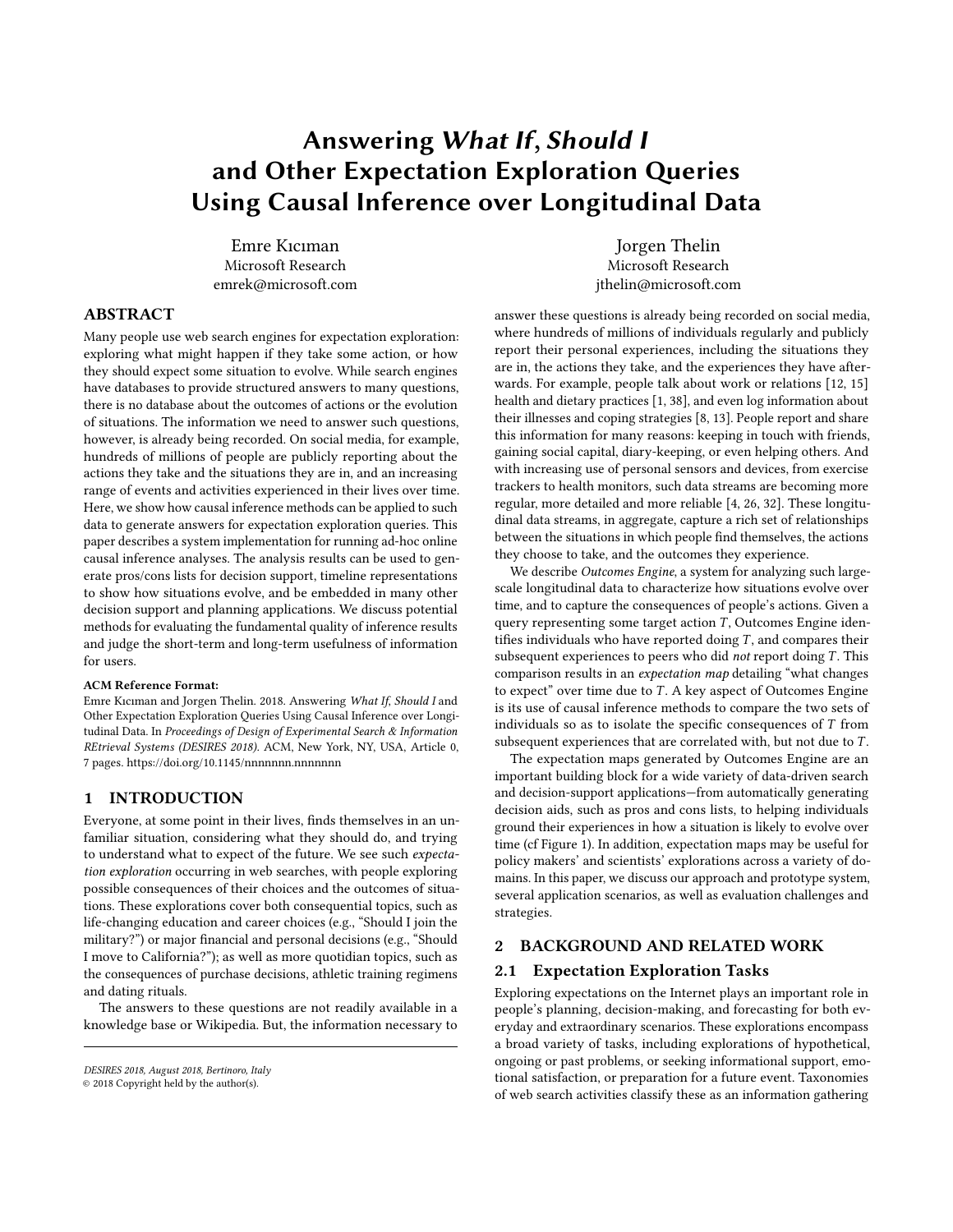<span id="page-1-0"></span>

Figure 1: Interface mockups: Expectation exploration tasks may be satisfied with a variety of information presentations.

task, which encompass 35% to 80% of people's web searches [\[17,](#page-5-6) [36\]](#page-6-4). Expectation exploration may also be considered as a temporal web query, where time is relative to individually experienced timelines, rather than, for example, a calendar date or global event [\[5,](#page-5-7) [7\]](#page-5-8).

Decision-making processes in particular depend critically on such information gathering—especially in unfamiliar situations where the web augments more conventional information sources such as professional and friends' advice, training, etc. In 2004, Rose and Levinson measured advice-related searches as 2-5% of web search tasks [\[34\]](#page-6-5). Bailey et al. find that decision-related tasks including comparing ( 9%) and planning ( 2%)—constitute a significant portion of overall web tasks. Lagan et al. find that even in pregnancy—a scenario with dedicated information infrastructures, related health professionals and care programs—over 80% of women used web search to help make decisions [\[23\]](#page-6-6).

Though there are online resources and crowdsourced methods for exploring some scenarios, extracting outcomes from aggregated personal data streams has many distinct advantages [\[22,](#page-6-7) [25\]](#page-6-8) First, results are grounded in the real experiences of users who have taken an action, potentially leading to more reliable results than simply reading advice from web pages. Second, a question may be too rare for someone to have devoted writing advice about it, but there is still plenty of social data to answer via data mining. For example, someone may ask whether to move to one city vs. another. Web pages may exist to answer such a question for some city pairs, but not for all. In contrast, we need only look at social postings from people who have moved to one city vs. the other and compare their postings to see the relative benefits of each. Third, an answer may be contextually dependent on the asker. The methods presented in this paper can potentially be extended to provide answers personalized to the asker.

Once an expectation map has been extracted for a scenario, it can be embedded in many distinct presentations and applications to provide the asker with a high-level overview of the implications of a choice or evolution of a situation. For example, a timeline view may show how outcomes evolve over time (Figure [1-](#page-1-0)a). Another application, specifically for decision support, is an automatically generated pros/cons list [\[20\]](#page-5-9) (Figure [1-](#page-1-0)b). The resultant data could also be used within a conversational agent (Figure [1-](#page-1-0)c).

While our work may benefit individuals who wish to understand their situations and the possible implications of their actions, there is also an opportunity to use this kind of analysis to better understand behavioral phenomena of societal importance, third-party interventions and other policy questions. As well, while we focus

on analysis of timelines of individual people's experiences, such analyses may also be applied to event timelines of other kinds [\[2\]](#page-5-10), subject to sufficient data availability and assumptions.

## 2.2 Causal Inference

In this paper, we propose to analyze individual-level longitudinal datasets with causal inference methods to directly identify what can be expected following some action or individual experience. We believe this can provide a semi-structured representation of expectations that can be used in a wide variety of ways to aid individual's planning, decision-making, and forecasting.

Because we are interested in using our analysis results to aid decision-making—essentially an intervention—our goal is fundamentally one of causal inference. While we do not believe we can achieve the ideal identification of causal relationships, we can use methods borrowed from the causal inference literature to reduce the bias of naïve correlational analyses. Here, we give a brief introduction to potential outcomes, one framework for causal reasoning [\[35\]](#page-6-9).

In the potential outcomes framework, whether some experience "causes" an outcome is computed by comparing two potential outcomes: one outcome  $Y_i(T = 1)$  after a person *i* has a target experience  $T^{-1}$  $T^{-1}$  $T^{-1}$ , and another outcome  $Y_i(T = 0)$  when the same person in an identical context does not have the experience. The causal effect of T is then  $Y_i(T = 1) - Y_i(T = 0)$ . Of course, it is impossible to observe both  $Y_i(T = 1)$  and  $Y_i(T = 0)$  for the same individual i. Once we observe i having the experience or not, we cannot observe the other, counterfactual outcome.

Thus, the problem of causal inference is, in a sense, a problem of missing data, and causal inference techniques attempt to address this challenge by estimating the missing counterfactual outcome for an individual based on the outcomes of other, similar individuals. A common method for estimating missing counterfactual outcomes is to find pairs (generalizing to groups) of individuals in the observational data whose covariates are statistically very similar to one another, but where one has received a treatment and the other has not. Each individual's matched partner then provides the basis for estimating a counterfactual outcome for that individual. We describe our specific method in Section [3.2.](#page-2-0)

Prior research demonstrates the feasibility of this approach in high-dimensional settings (such as our proposed analysis of social

<span id="page-1-1"></span><sup>&</sup>lt;sup>1</sup>In medical and social sciences literature, the target experience is often called the treatment, and is compared to a control or placebo experience. Following this convention, we will use the terms treated group and control group in this paper.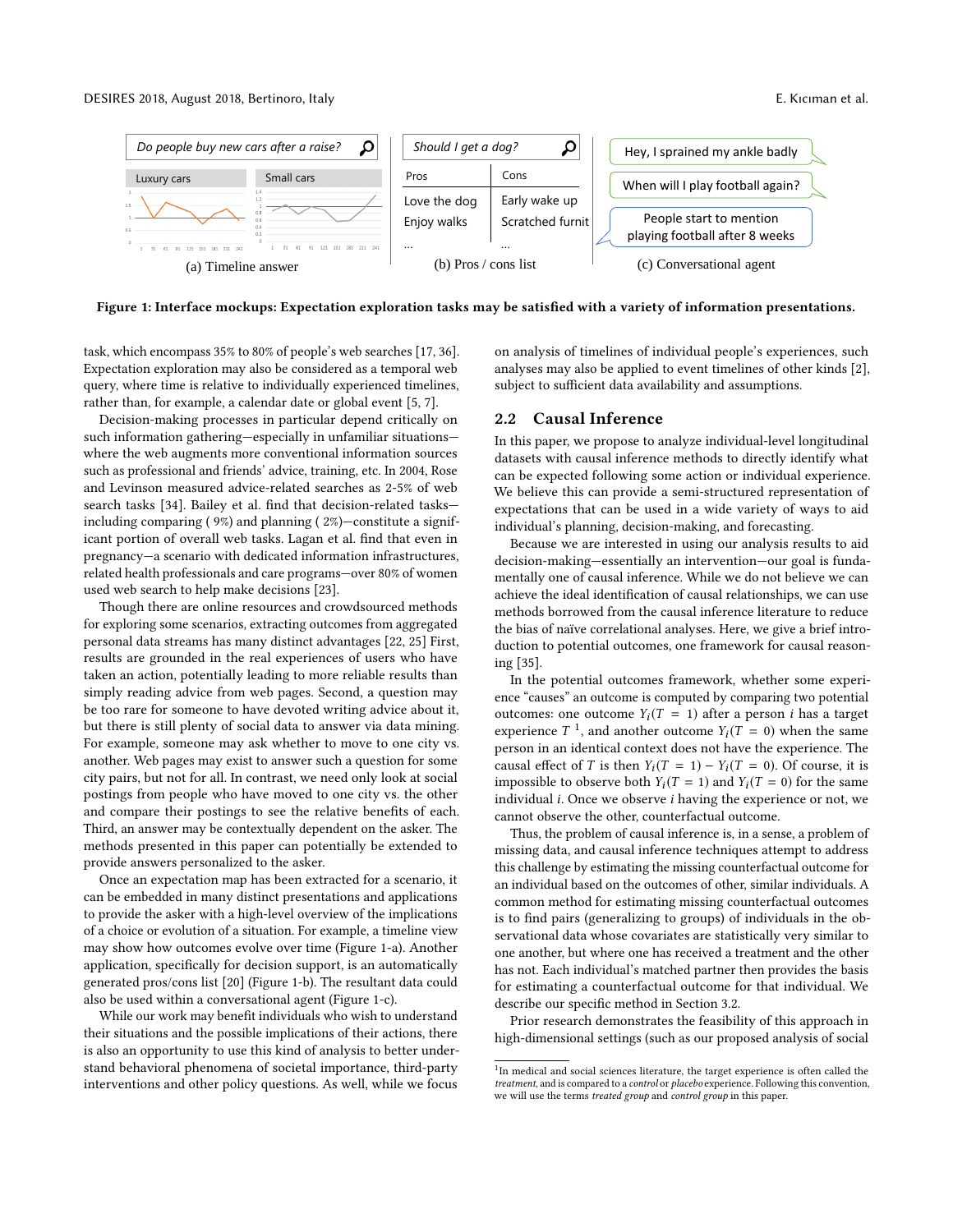Answering Expectation Exploration Queries using Causal Inference **DESIRES 2018, August 2018**, Bertinoro, Italy

media and sensor data). For example, Eckles and Bakshy reduced bias in an observational study by 97% compared to a naive analysis, as measured against a gold-standard randomized field experiment, by conditioning on high-dimensional covariate data [\[11\]](#page-5-11).

#### 2.3 Social and Online Data Analyses

Longitudinal studies of online data, including social media data and search query logs, have proven effective in helping understand the behaviors of people in various situations. These studies have been targeted to explore and understand how situations evolve over time, identify predictive factors involved in positive and negative outcomes, and help identify at-risk individuals. For example, using search query logs, Paul et al. [\[31\]](#page-6-10) characterize the information seeking behavior during various phases of prostate cancer. Fourney et al. [\[14\]](#page-5-12) align search query logs with the natural clock of gestational physiology of pregnant women to characterize their changing information needs. Althoff et al. study 5 years of fitness tracking data to better understand social influence on physical activity [\[3\]](#page-5-13).

By mining social media, De Choudhury et al. [\[9\]](#page-5-14) find behavioral cues useful to predict the risk of depression before onset. Similarly, by leveraging these naturalistic data, prior work examined how dietary habits vary across locations [\[1\]](#page-5-2); the links between diseases, drugs, and side-effects [\[27,](#page-6-11) [30\]](#page-6-12); links between actions and outcomes [\[20\]](#page-5-9); shifts in suicidal ideation [\[10\]](#page-5-15); and how alcohol usage in early college affects long-term outcomes [\[19\]](#page-5-16). Olteanu et al. demonstrate propensity scored analysis of social media timelines to understand outcomes across a broad set of domains [\[28\]](#page-6-13)

# 3 CAUSAL INFERENCE-BASED MAPPING OF EXPECTATIONS

We present our approach to mapping expectations from social datasets. First, we present our basic design data requirements and assumptions, followed by our definition of a query and result representation. Then, we present our method for extracting expectations by applying causal inference over social data sets. We use causal inference for this purpose to remove merely correlated outcomes and focus on outcomes directly caused by an action or treatment. This is particularly important for applications that will be performing interventions (including decision-support applications for individuals and policy makers)

#### 3.1 Basic Design

Data. The fundamental requirements our approach places on data is that they provide a longitudinal view of the actions and experiences of individuals. Thus, at a minimum, input data observations must include a user id and datetime in addition to observational content (e.g., message text).

We focus our prototype implementation on social media data for several reasons. First, social media data provides high-dimensional and cross-domain coverage, allowing a broad variety of query topics and increasing the likelihood of observing statistical confounders that would otherwise bias an analysis. Secondly, the textual nature of social media data is relatively interpretable. Third, social media data is available at large-scale and captures individual activities over long periods of time. Beyond social media, our framework may be applied to other kinds of data sources. E.g. personal sensors and other services may be supported, though treatment identification and result interpretation in our framework would require adaptation. Search query histories are particularly promising, as past analyses have demonstrated the potential for longitudinal analysis of search histories [\[3,](#page-5-13) [14,](#page-5-12) [29,](#page-6-14) [33\]](#page-6-15).

Input Query. Asking a question to explore expectations following an action or event requires identification of individuals who have performed a particular action or experienced a particular situation. The pattern for identifying messages about this experience, then, is the fundamental input query we expect. Our prototype relies on explicit textual mentions of actions and situations and, in our design, we allow a boolean phrase query, with some wildcard support, for identifying a targeted experiential phrases.

Expectation Maps. Expectation maps represent the time-varying effects of an experience or treatment over a population of people. An expectation map for a treatment can be represented as a 2D matrix, where each row is an outcome word or topic, each column represents an epoch of time (e.g., hours or days since treatment). Each cell represents the effect of the treatment on a specific outcome during a specific epoch. The effect itself includes measurements of effect size and statistical significance, and can be extended to include details of heterogeneous effects.

## <span id="page-2-0"></span>3.2 Causal Inference Method

In our system, we use a stratified propensity score analysis to estimate missing counterfactual outcomes by identifying matching subpopulations of individuals with similar distributions of covariates, but with differing treatment status. Given a set of social media messages, we apply a preprocessing step to generate a set of per-user timelines. Once a query is issued, we identify the users that have mentioned the treatment experience and place them in a treated group, and place all other users in a control group. We align user timelines based on when the individual mentioned experiencing the treatment. We align the control users based on a random "placebo" time. To reduce the effects of temporal biases, we assign placebo times to match the distribution of treatment times.

Stratification is achieved by estimating each individual's likelihood of being in the treated group using a propensity score model. This is a learned function that infers likelihood of being in the treated group as a function of a set of covariates (i.e., individual properties and past tweets that might influence both treated/control status and outcomes). Individuals with similar propensity scores are grouped into strata. In aggregate, individuals within a strata are likely to have similar covariates, allowing us to isolate and estimate the effects of the treatment itself within each strata. Note that the primary purpose of the propensity score model is to identify groups of individuals with similar covariates—the accuracy of predicting group status is secondary. To ensure the quality of counterfactual estimates, the method drops strata that have either too few treated or too few control users. Outcomes are aggregated across remaining strata, weighted by the size of the treatment population in the strata, to estimate the average effect of treatment on the treated population.

The details of our analysis are as follows:

Covariate and outcome features: The content of social media messages from before the treatment (or placebo) time, as well as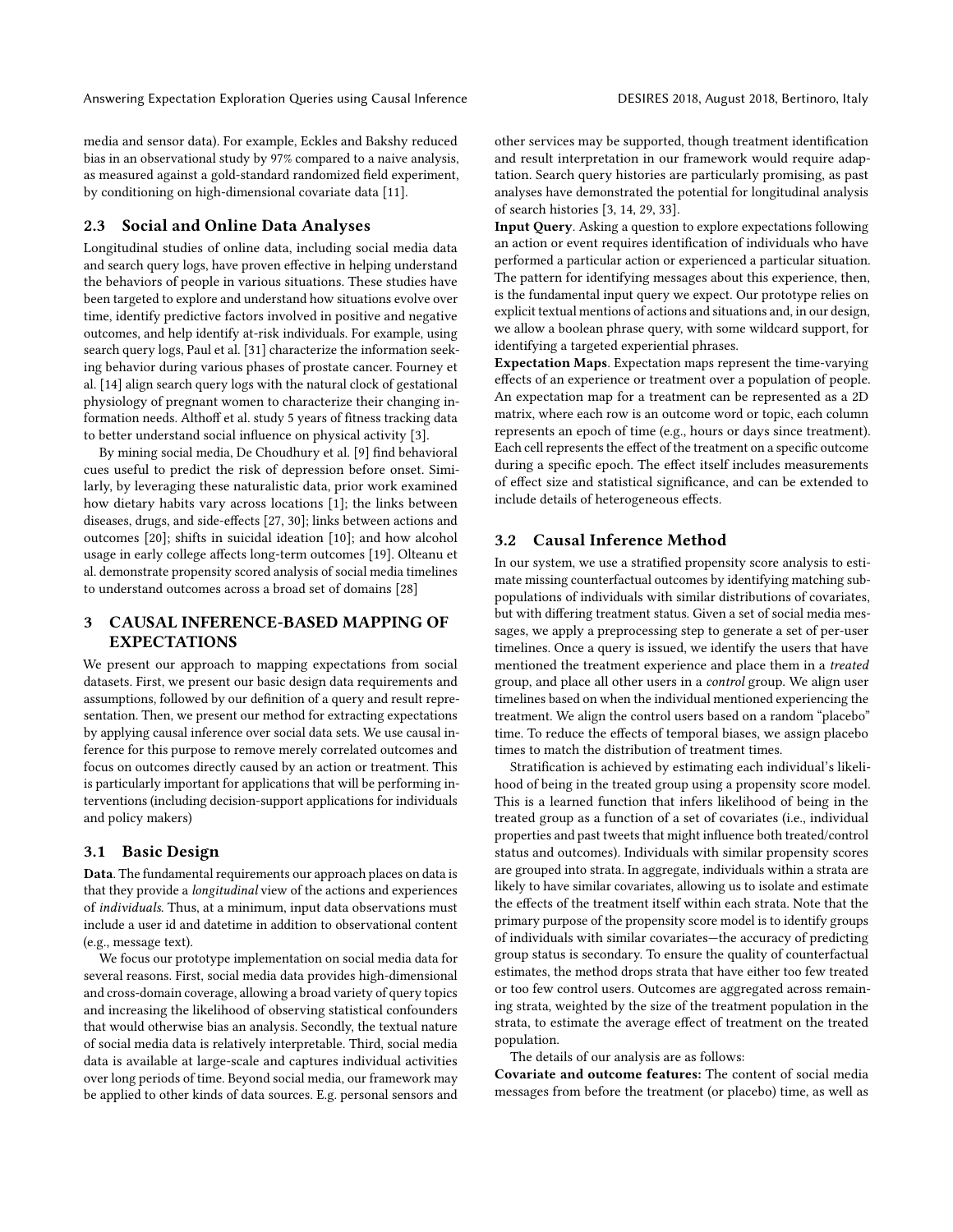other user properties (posting frequencies, message lengths, profile information, etc.) are extracted as covariates—potentially confounding features that may influence both treatment status and outcomes. The content of social media messages after the treatment (or placebo) are extracted as the time-varying outcome measures of the treatment.

We represent social media message content in our covariate and outcome features as empirical, unsmoothed word likelihoods. We limit our word distributions to the top 50k unigrams in our corpus. We do not remove stopwords, stem or normalize the text, and use whitespace and punctuation to identify word-breaks. Optionally, given a word-to-topic mapping, we combine outcome word likelihoods to generate the total topic likelihood.

Propensity score modeling: We implement our high-dimensional propensity score analysis as a logistic regression with 10-fold crossvalidation. Our analysis divides users into 100 strata, removes strata with either or both too few Treated or too few Control users. In practice, this removes the lowest-propensity strata and the highestpropensity strata, leaving the middle strata in these analyses. The outcome differences in these remaining strata are weighted according to the Treated population distribution and combined to estimate the average treatment effect on the Treated group.

While we borrow propensity score analysis from the causal inference literature, our application of this technique is not a causal analysis, as two key assumptions may not hold: First, all confounding variables must be included in the observed covariates. Yet, while high-dimensional propensity score analyses, such as ours, are more likely to capture those variables correlated with confounding variables, it is difficult to argue that all relevant aspects of individuals' lives are captured in their Twitter streams. Second, the stable unit treatment value assumption (SUTVA) must hold—that is, one person's outcome must be independent of whether another person had the target experience. Additional domain knowledge is required to assert these assumptions.

## 4 OUTCOMES ENGINE ARCHITECTURE

To execute online ad-hoc causal inference analyses over large-scale datasets, we must provide scalable implementations for treatment identification, covariate and outcome extraction, and propensity score modeling. We use a two-tiered approach to our cluster design: 1) User data is distributed randomly across data nodes, with all data from a single user assigned to a single node. Each data node consists of a Treatment Identification server and a Timeline server. 2) A centralized *query node* is responsible for distributing queries across all data nodes, centralized building of the propensity score model, and aggregating stratified outcomes.

Treatment ID Server. The Treatment ID server provides an index over the full text of text messages. Given a query (the treatment identification pattern), the treatment ID server uses the index to return the user ID and treatment time for users who have posted a message matching the query. In addition, the Treatment ID server returns a sample of the remainder of the population to be used as a control group. These user IDs are each returned with an assigned placebo time. The size of the control sample is given as a multiple of the treatment population size. The larger the control population, the more likely that there will be similar users (i.e., better matches)

<span id="page-3-0"></span>

Figure 2: Timeline data structure

between the treated and control populations. The trade-off is that analyzing a larger control population will require more time.

Model Builder. The Model Builder collects the covariates and treatment/control status of users (or samples of users) from all Data nodes. Then, it applies a supervised algorithm to learn a model of the propensity of users to be treated. This learned model is distributed across all the data nodes.

Timeline Server. The Timeline server stores, for each user, a compressed representation of the timeline of token occurrences (the unigrams, bigrams, or phrases mentioned by users). Given a treatment (or placebo) time for a user, the timeline server can quickly return a summary representation of covariates, or a summary representation of outcomes. Figure [2](#page-3-0) shows a sketch of the simple timeline data structure. For each token that has been used by a user, we use a binary search to identify the array index of the treatment time, and compute the number of occurrences of the token from the index value. Simple extensions allow us to calculate the number of occurrences within arbitrary time windows.

Outcome Aggregator. The Outcome aggregator is responsible for gathering the partially aggregated outcomes from data nodes, identifying strata to drop due to lack of comparable subpopulations, and performing a weighted aggregation of outcomes across remaining strata. In addition, the Outcome aggregator runs diagnostics on the analysis, such as covariance balance and other validity tests.

Request flow. As shown in Figure [3,](#page-4-0) when a request arrives from an application to the query node, the query node first forwards the query to all data nodes (step 1), where the Treatment ID server identifies the treated and control groups and individuals' treatment and placebo times (step 2). Then, each Timeline server featurizes the covariates for these users and returns these covariates and their treated/control labels to a Model Builder in the centralized query node (step 3). If the treatment and control groups are very large, they can be downsampled to improve end-to-end performance.

The Model Builder collects these covariate and label data from all the replication nodes, dynamically learns a propensity score model and sends the model to all of the Timeline servers (step 4). Each Timeline server applies the propensity score model to assign users to strata, scan over outcomes experienced by each user and partially aggregate the outcomes. These outcomes are returned to the Outcome Aggregator on the centralized query node (step 5). These outcomes from all data nodes are aggregated and then returned to the app user (step 6).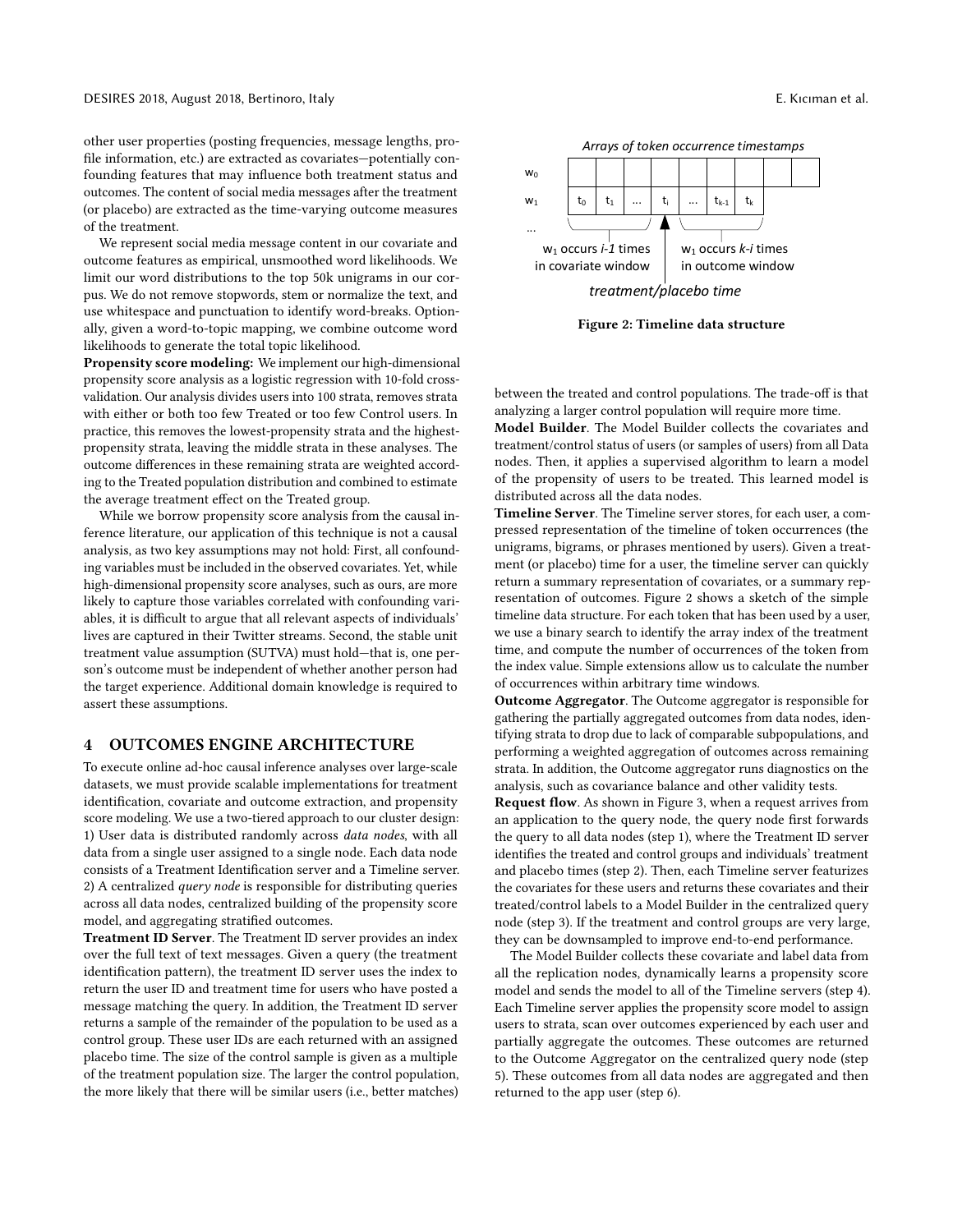<span id="page-4-0"></span>Answering Expectation Exploration Queries using Causal Inference **DESIRES 2018, August 2018**, Bertinoro, Italy



Figure 3: Outcomes Engine

# 5 APPLICATIONS AND EVALUATION

Our work can be seen as part of the broader trend in search systems of bridging the online and physicals worlds [\[6\]](#page-5-17). Using social media as a longitudinal sensor into people's experiences, we build a digital representation of the consequences of actions and situations. A key component to ensuring the interpretabilty and usefulness of this information for improved exploration and decision-making is how and when applications present this information and enable interaction. In this section, we discus some of the considerations for applications and how they might be evaluated.

## 5.1 Applications

Applications for Individuals. First, we believe that individuals may benefit from the kind of outcomes we uncover. For instance, prior work on online health communities indicates that new patients seek experience-based information from others in similar situations for advice, or to validate their feeling or life decisions [\[13,](#page-5-4) [16\]](#page-5-18) In such a scenario, our work can support users in exploring the type of issues others in similar situations are likely to have experienced as a consequence. Further, even when the outcomes of an action or situation are known, aggregated statistics about their likelihood can prove informative for those seeking information about them. Apart from helping individuals understand new situations, information about potential outcomes can also be used to support them in achieving goals or making decisions.

Figure [1](#page-1-0) shows user interface sketches that present expectation maps in different forms. The timeline representation, shown in Figure [1-](#page-1-0)a, can help users understand how outcomes evolve following an action or experience. A list of pros and cons may be better suited in decision-support scenarios to ensure that the decision-maker is aware of the most important consequences, good and bad, of a choice. Conversational assistants may use expectation maps to aid topical chit chat and banter, as well as provide more direct advice and information support.

Application for Policy-makers & Scientists. While our work is motivated primarily by the desire to help individuals understand their situations and the possible implications of their actions on a need basis, there is also an opportunity to use this kind of analysis to better understand behavioral phenomena of societal importance, third-party interventions and other policy questions. Further, large, quantitative analyses such as ours can complement small-scale qualitative or survey-based studies of social phenomena (e.g., see [\[8,](#page-5-3) [18\]](#page-5-19)), and vice-versa. Insights about topics of interest may inform what questions are being asked, while insights on temporal dynamics may be used to align survey answers with time dependent-episodes [\[14\]](#page-5-12).

Across all of these potential uses of expectation maps by individuals and policy-makers, there are important questions about how searchers interact with this information and how to best support their tasks, their exploration and their understanding of this data. In general, we have found that displaying samples of the underlying supporting evidence—i.e., messages written by individuals who have had an experience and a particular consequence—provides significant help in interpreting results and understanding potential underlying causal mechanisms for an outcome [\[28\]](#page-6-13). Beyond these domain-agnostic presentations of textual data, domain-specific applications may utilize additional domain knowledge and context to improve interpretability.

#### 5.2 Evaluation Strategies

We propose three key criteria for evaluating the quality of expectation maps and their use: the correctness of the expectations; the interpretability of results; and the overall usefulness of the information for searchers.

Correctness. In prior work, we measured the surface validity of results of our analysis across a broad variety of domains (including in health, business, and society topics), based on manual annotation of outcomes by crowd-workers [\[28\]](#page-6-13). Here we briefly summarize our evaluation method and key results. Each specific expectation a relationship between a single experience and a single outcome of the experience—was shown to workers, with a question about whether a person who had the given experience would be more likely to talk about the outcome in the future. To aid intepretability, we provided workers with two pairs of text examples of experience and outcome messages, and links to web search results for the experience and consequence. With these annotations, we measured the precision of results @N (ranked by effect size).

Figure [4](#page-5-20) shows the precision variation at different cut-offs across experiments. We notice a drop of 10-20% in precision from the top 5 to the top 20 outcomes—with the median precision dropping from close to 80% to about 50%, followed by a slower overall decay. Yet, even after the top 30, the discovered outcomes attain an average perceived precision of over 50%. These results have two main takeaways: overall, the discovered outcomes tend to attain good precision scores across experiences, which correlate with their effect size. Separately, we find that P@10 varies across domainsranging from over 55% to 100% on average per domain—and that the perceived precision varies strongly with the data volume it was computed on. This partially explains the variance of P@10 across domains. However, other factors, such as errors in the semantic interpretation of words and domain-specific biases in the likelihood of users to mention certain outcomes might also play a factor.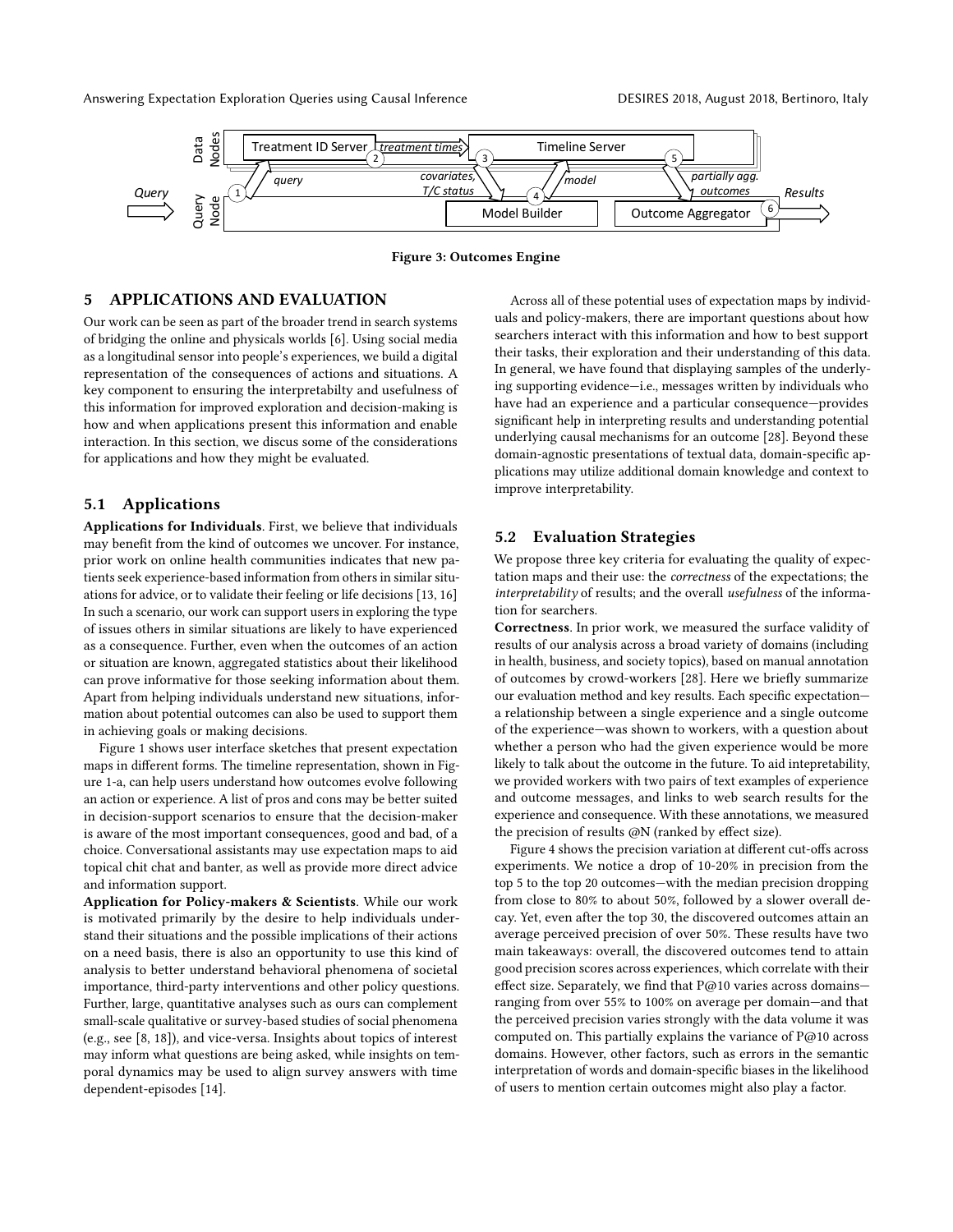<span id="page-5-20"></span>

Figure 4: Variations in precision across top N outcomes. The boxplots summarize the precision@N across 39 distinct situations in 9 domains within health, business and society topics. Red lines represent the median, while dots the mean.

Beyond evaluating the surface validity of results, another method for evaluating the correctness of expectation maps is prediction over hold out data. If our predictions are reliable, our treatment effect estimates should match that seen in hold out data. Finally, as a truly end-to-end test of accuracy, we may consider asking searchers to see how their experiences evolved, and how well that matches our mined expectations.

Interpretability. While results may be technically correct, searchers are more likely to be successful if the results they see are quickly and easily interpretable. Methods for improving interpretability can rely on exploration, supporting evidence and context, as mentioned above. While evaluating the interpretabilty of results presents many challenges and is left largely for future work, we believe it will benefit from earlier methods developed for quantitative and qualitative evaluation of search quality [\[21,](#page-5-21) [24,](#page-6-16) [37\]](#page-6-17)

Usefulness. To truly understand the end-to-end benefits of this for end users, however, we must perform end-to-end studies of the usefulness of the results in improving people's outcomes—e.g., are searchers more confident in their choices and making better decisions? For this purpose, we recommend long-running user studies and surveys that capture the situations people are exploring, why they are exploring them (whether for immediate decisionmaking, for long-term planning, or simply out of curiosity), and later come back to the user and ask them about how this information affected their behavior, choices, and possibly even outcomes.

#### 6 CONCLUSIONS

As computing devices continue to become more embedded in our everyday lives, they are mediating an increasing number of our interactions with the world around us. From helping people search for the best product to buy, to recommending a restaurant we are likely to enjoy, computing services enable users to evaluate options and take action with "one click". While such services model many facets of the options they present, they do not model the higher-level implications and trade-offs inherent in deciding to take one action instead of another. By aggregating the combined experiences of hundreds of millions of people, our search services have an opportunity to provide significant assistance to individuals in their expectation explorations and decision-making. Integrating

causal inference as a fundamental piece of this analysis allows us to capture consequences of actions and situations that enables our search services to be better integrated into interventions, such as decision-support, planning, and advice scenarios, where correlational analyses may be too risky given consequential outcomes.

## Acknowledgments

This work builds on ideas developed over several years through collaborations and discussions with many people. We would like to thank many colleagues, including Paul Bennett, Scott Counts, Munmun De Choudhury, Susan Dumais, Adam Fourney, Myeongjae Jeon, Alexandra Olteanu, Matt Richardson, Michael Lowell Roberts, Du Su, James Thomas, Onur Varol, Ryen White, Xinhao Yuan, Lidong Zhou, and Brian Zill.

#### REFERENCES

- <span id="page-5-2"></span>Sofiane Abbar, Yelena Mejova, and Ingmar Weber. 2015. You tweet what you eat: Studying food consumption through twitter. In Proc. of ACM CHI. 3197–3206.
- <span id="page-5-10"></span>Omar Alonso, Serge-Eric Tremblay, and Fernando Diaz. 2017. Automatic Generation of Event Timelines from Social Data. In Proceedings of the 2017 ACM on Web Science Conference. ACM, 207–211.
- <span id="page-5-13"></span>[3] Tim Althoff, Pranav Jindal, and Jure Leskovec. 2017. Online actions with offline impact: How online social networks influence online and offline user behavior. In Proc. of ACM WSDM. ACM, 537-546.
- <span id="page-5-5"></span>[4] Kat Austen. 2015. What could derail the wearables revolution? Nature 525 (2015).
- <span id="page-5-7"></span>Ricardo Baeza-Yates. 2005. Searching the future. In SIGIR Workshop MF/IR.
- <span id="page-5-17"></span>Wolfgang Büschel, Annett Mitschick, and Raimund Dachselt. 2018. Here and Now: Reality-Based Information Retrieval: Perspective Paper. In Proceedings of the 2018 Conference on Human Information Interaction&Retrieval. ACM, 171–180.
- <span id="page-5-8"></span>[7] Ricardo Campos, Gaël Dias, Alípio M Jorge, and Adam Jatowt. 2015. Survey of temporal information retrieval and related applications. ACM Computing Surveys  $(CSUR)$  47, 2 (2015), 15.
- <span id="page-5-3"></span>[8] Wen-Ying Sylvia Chou, Yvonne Hunt, Anna Folkers, and Erik Augustson. 2011. Cancer survivorship in the age of YouTube and social media: a narrative analysis. Journal of medical Internet research 13, 1 (2011).
- <span id="page-5-14"></span>Munmun De Choudhury, Michael Gamon, Scott Counts, and Eric Horvitz. 2013. Predicting Depression via Social Media. In Proc. of AAAI ICWSM.
- <span id="page-5-15"></span>[10] Munmun De Choudhury, Emre Kiciman, Mark Dredze, Glen Coppersmith, and Mrinal Kumar. 2016. Discovering shifts to suicidal ideation from mental health content in social media. In Proc. of ACM CHI. 2098–2110.
- <span id="page-5-11"></span>[11] D. Eckles and E. Bakshy. 2017. Bias and high-dimensional adjustment in observational studies of peer effects. ArXiv e-prints (June 2017). arXiv[:stat.ME/1706.04692](http://arxiv.org/abs/stat.ME/1706.04692)
- <span id="page-5-0"></span>[12] Kate Ehrlich and N Sadat Shami. 2010. Microblogging Inside and Outside the Workplace. In AAAI Conf. on Weblogs and Social Media.
- <span id="page-5-4"></span>[13] Jordan Eschler, Zakariya Dehlawi, and Wanda Pratt. 2015. Self-Characterized Illness Phase and Information Needs of Participants in an Online Cancer Forum. In Proc of. AAAI Conf. on Web and Social Media.
- <span id="page-5-12"></span>[14] Adam Fourney, Ryen W White, and Eric Horvitz. 2015. Exploring time-dependent concerns about pregnancy and childbirth from search logs. In Proc. of the ACM CHI. 737–746.
- <span id="page-5-1"></span>[15] Venkata Rama Kiran Garimella, Ingmar Weber, and Sonya Dal Cin. 2014. From "I love you babe" to "leave me alone"-Romantic Relationship Breakups on Twitter. In Conf. on Social Informatics. Springer, 199–215.
- <span id="page-5-18"></span>[16] Jina Huh and Mark S Ackerman. 2012. Collaborative help in chronic disease management: supporting individualized problems. In Proceedings of the ACM 2012 conference on Computer Supported Cooperative Work. ACM, 853–862.
- <span id="page-5-6"></span>[17] Bernard J Jansen, Danielle L Booth, and Amanda Spink. 2008. Determining the informational, navigational, and transactional intent of Web queries. Information Processing & Management 44, 3 (2008), 1251–1266.
- <span id="page-5-19"></span>[18] Lloyd D Johnston, Patrick M O'Malley, Jerald G Bachman, and John E Schulenberg. 2011. Monitoring the Future national survey results on drug use, 1975-2010. Volume I: Secondary school students. (2011).
- <span id="page-5-16"></span>[19] Emre Kıcıman, Scott Counts, and Melissa Gasser. 2018. Using Longitudinal Social Media Analysis to Understand the Effects of Early College Alcohol Use. In ICWSM-18. AAAI.
- <span id="page-5-9"></span>[20] Emre Kıcıman and Matthew Richardson. 2015. Towards decision support and goal achievement: Identifying action-outcome relationships from social media. In Proc. ACM KDD. 547–556.
- <span id="page-5-21"></span>[21] Shirlee-ann Knight and Janice Burn. 2005. Developing a framework for assessing information quality on the World Wide Web. Informing Science 8 (2005).